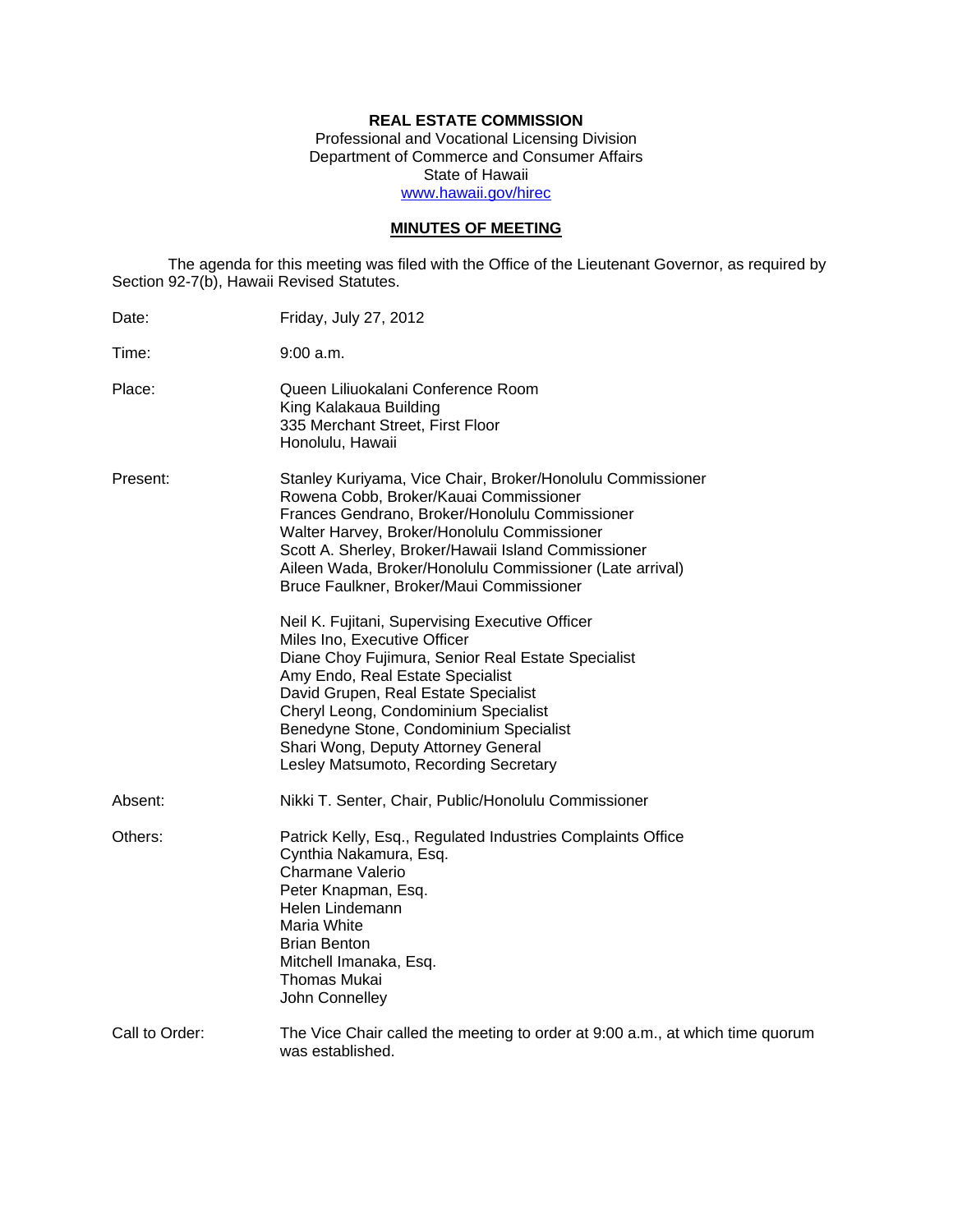| Chair's Report:                       | The Vice Chair announced that the Commission may move into executive<br>session to consider and evaluate personal information relating to individuals<br>applying for licensure in accordance with section 92-5(a)(1), HRS, and/or to<br>consult with the Commission's attorney on questions and issues pertaining to the<br>Commission's powers, duties, privileges, immunities, and liabilities in accordance<br>with section $92-5(a)(4)$ , HRS. |
|---------------------------------------|-----------------------------------------------------------------------------------------------------------------------------------------------------------------------------------------------------------------------------------------------------------------------------------------------------------------------------------------------------------------------------------------------------------------------------------------------------|
|                                       | Chair Senter was excused from the meeting. Prior notification of her non-<br>attendance was received.                                                                                                                                                                                                                                                                                                                                               |
| <b>Executive Officer's</b><br>Report: | The Executive Officer (EO) informed the Commissioners that the<br>original applications with any original associated documents to be considered at<br>the meeting were available for review.                                                                                                                                                                                                                                                        |
|                                       | <b>Additional Distribution</b>                                                                                                                                                                                                                                                                                                                                                                                                                      |
|                                       | The following was distributed as additional distribution:                                                                                                                                                                                                                                                                                                                                                                                           |
|                                       | 3.<br><b>Executive Officer's Report</b><br>Announcements, Introductions, Correspondence and Additional<br>а.<br><b>Distributions</b>                                                                                                                                                                                                                                                                                                                |
|                                       | <b>Announcements</b>                                                                                                                                                                                                                                                                                                                                                                                                                                |
|                                       | The EO informed the Commissioners that a revised Real Estate Commission<br>roster was distributed and if they have any changes to let the Recording<br>Secretary know.                                                                                                                                                                                                                                                                              |
|                                       | <b>Minutes of Previous Meeting</b>                                                                                                                                                                                                                                                                                                                                                                                                                  |
|                                       | Upon a motion by Commissioner Sherley, seconded by Commissioner<br>Gendrano, it was voted on and unanimously carried to accept the minutes of the<br>June 29, 2012, meeting as distributed.                                                                                                                                                                                                                                                         |
| Committees and                        | <b>Education Review Committee</b>                                                                                                                                                                                                                                                                                                                                                                                                                   |
| Program of Work:                      | <b>Continuing Education Administration, Curriculum, Courses, Providers, and</b><br>Instructors - Course - "Fair Housing: A Guide for Real Estate Agents";<br>Author/Owner: Scott Sherley; Provider: ERA School of Real Estate; Course<br>Categories: Real Estate Law, Risk Management, Property Management, Broker<br>Management; Clock Hours: 3 hours                                                                                              |
|                                       | Commissioner Sherley recused himself from any discussion and decision making<br>on the continuing education course.                                                                                                                                                                                                                                                                                                                                 |
|                                       | Upon a motion by Commissioner Gendrano, seconded by Commissioner Cobb, it<br>was voted on and unanimously carried to approve "Fair Housing: A Guide for<br>Real Estate Agents" as a 3 hour continuing education elective course.                                                                                                                                                                                                                    |
|                                       | Vice Chair Kuriyama took matters out of order of the agenda.                                                                                                                                                                                                                                                                                                                                                                                        |
| Licensing $-$<br>Ratification:        | Upon a motion by Commissioner Sherley, seconded by Commissioner<br>Gendrano, it was voted on and unanimously carried to ratify the attached list.                                                                                                                                                                                                                                                                                                   |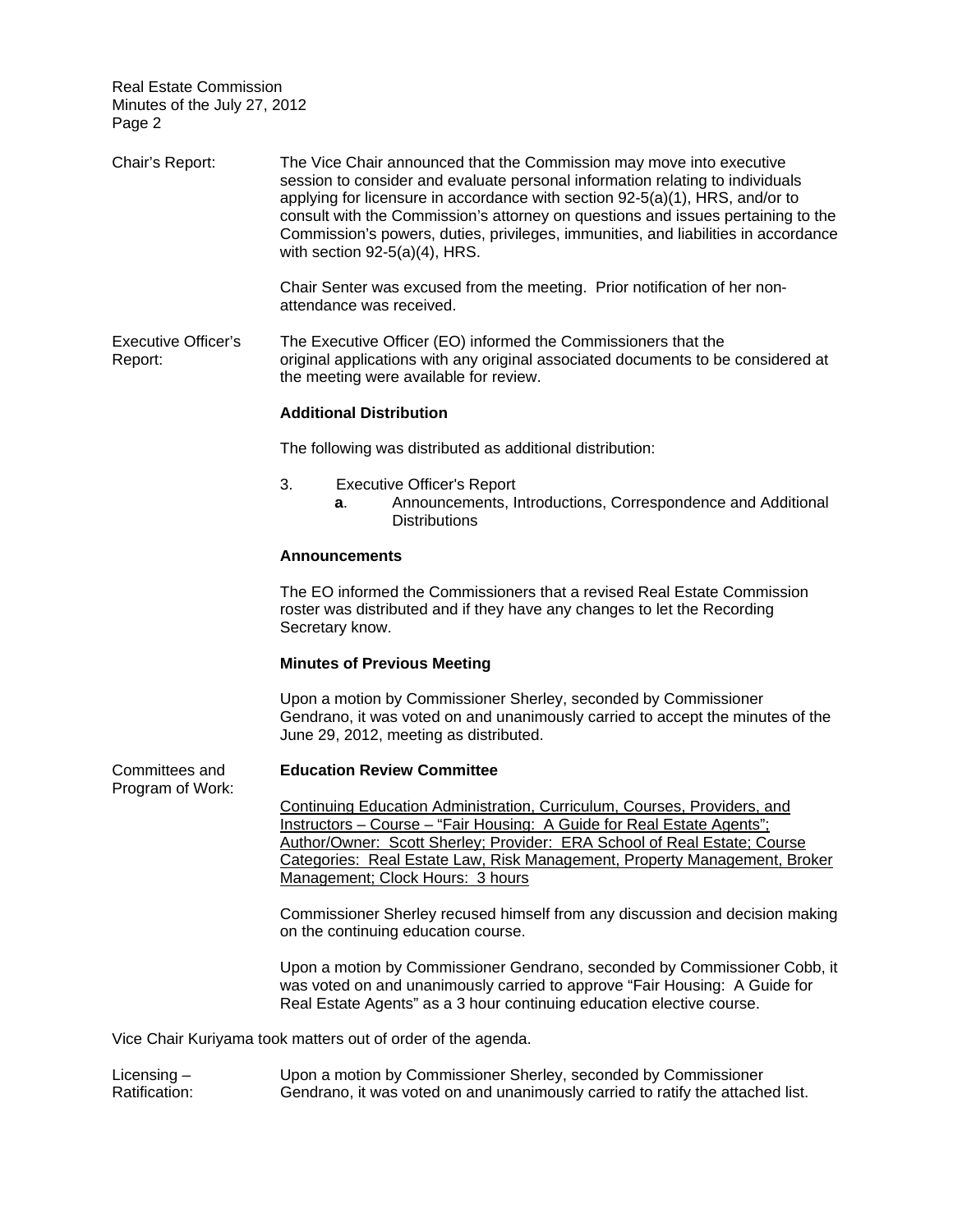Licensing – Applications: The EO informed the Commissioners that the information provided to the Commissioners is related only to the issue that is before the Commission for consideration. The other materials submitted are available for the Commissioners review should they desire to review it. If the applicants have an issue, which is personal in nature, they have the right to request that their application be considered in executive session.

Vice Chair Kuriyama took matters back to the order of the agenda.

| Committees and   | <b>Education Review Committee</b>                                            |  |  |
|------------------|------------------------------------------------------------------------------|--|--|
| Program of Work: |                                                                              |  |  |
|                  | Administration of Examinations - Breach of exam security incident – Charmane |  |  |
|                  | Valerio                                                                      |  |  |

Ms. Valerio was present and was asked if she wished to have her breach of exam security incident considered in executive session. She accepted the offer.

#### Commissioner Wada arrives.

| <b>Executive Session:</b>                    | Upon a motion by Commissioner Gendrano, seconded by Commissioner Cobb, it<br>was voted on and unanimously carried to enter into executive session, pursuant<br>to section 92-5(a)(1), HRS, "To consider and evaluate personal information,<br>relating to individuals applying for professional or vocational licenses cited in<br>section 26-9 or both;" and pursuant to section 92-5(a)(4), HRS, "To consult with<br>the board's attorney on questions and issues pertaining to the board's powers,<br>duties, privileges, immunities, and liabilities."<br>Upon a motion by Commissioner Harvey, seconded by Commissioner Gendrano,<br>it was voted on and unanimously carried to move out of executive session. |
|----------------------------------------------|---------------------------------------------------------------------------------------------------------------------------------------------------------------------------------------------------------------------------------------------------------------------------------------------------------------------------------------------------------------------------------------------------------------------------------------------------------------------------------------------------------------------------------------------------------------------------------------------------------------------------------------------------------------------------------------------------------------------|
| Chapter 91, HRS,<br>Adjudicatory<br>Matters: | The Vice Chair called for a recess from the meeting at 9:30 a.m., to discuss and<br>deliberate on the following adjudicatory matters, pursuant to Chapter 91, HRS:                                                                                                                                                                                                                                                                                                                                                                                                                                                                                                                                                  |
|                                              | In the Matter of the Real Estate License of W. Augustuz Elliott, a.k.a.<br>William Elliott, a Real Estate Broker; REC 2011-158-L                                                                                                                                                                                                                                                                                                                                                                                                                                                                                                                                                                                    |
|                                              | Upon a motion by Commissioner Sherley, seconded by Commissioner<br>Gendrano, it was voted on and unanimously carried to accept the settlement<br>agreement.                                                                                                                                                                                                                                                                                                                                                                                                                                                                                                                                                         |
|                                              | In the Matter of the Real Estate Broker's License of Kalani Deacon; REC<br>2009-103-L                                                                                                                                                                                                                                                                                                                                                                                                                                                                                                                                                                                                                               |
|                                              | Patrick Kelly, attorney representing the Regulated Industries Complaints Office,<br>was present for oral arguments. Ms. Cynthia Nakamura, attorney for Mr. Kalani<br>Deacon, was present for oral arguments.                                                                                                                                                                                                                                                                                                                                                                                                                                                                                                        |
|                                              | In the Matter of the Real Estate Broker's License of Tom Mukai, Brian<br>Benton, Helen Lindemann, and Prudential Locations, LLC; REC 2008-215-L                                                                                                                                                                                                                                                                                                                                                                                                                                                                                                                                                                     |
|                                              | Commissioner Wada recused herself due to a conflict of interest.                                                                                                                                                                                                                                                                                                                                                                                                                                                                                                                                                                                                                                                    |
|                                              | Patrick Kelly, attorney representing the Regulated Industries Complaints Office,<br>was present for oral arguments. Mr. Mitchell Imanaka, attorney for Prudential<br>Locations, LLC, was present for oral arguments.                                                                                                                                                                                                                                                                                                                                                                                                                                                                                                |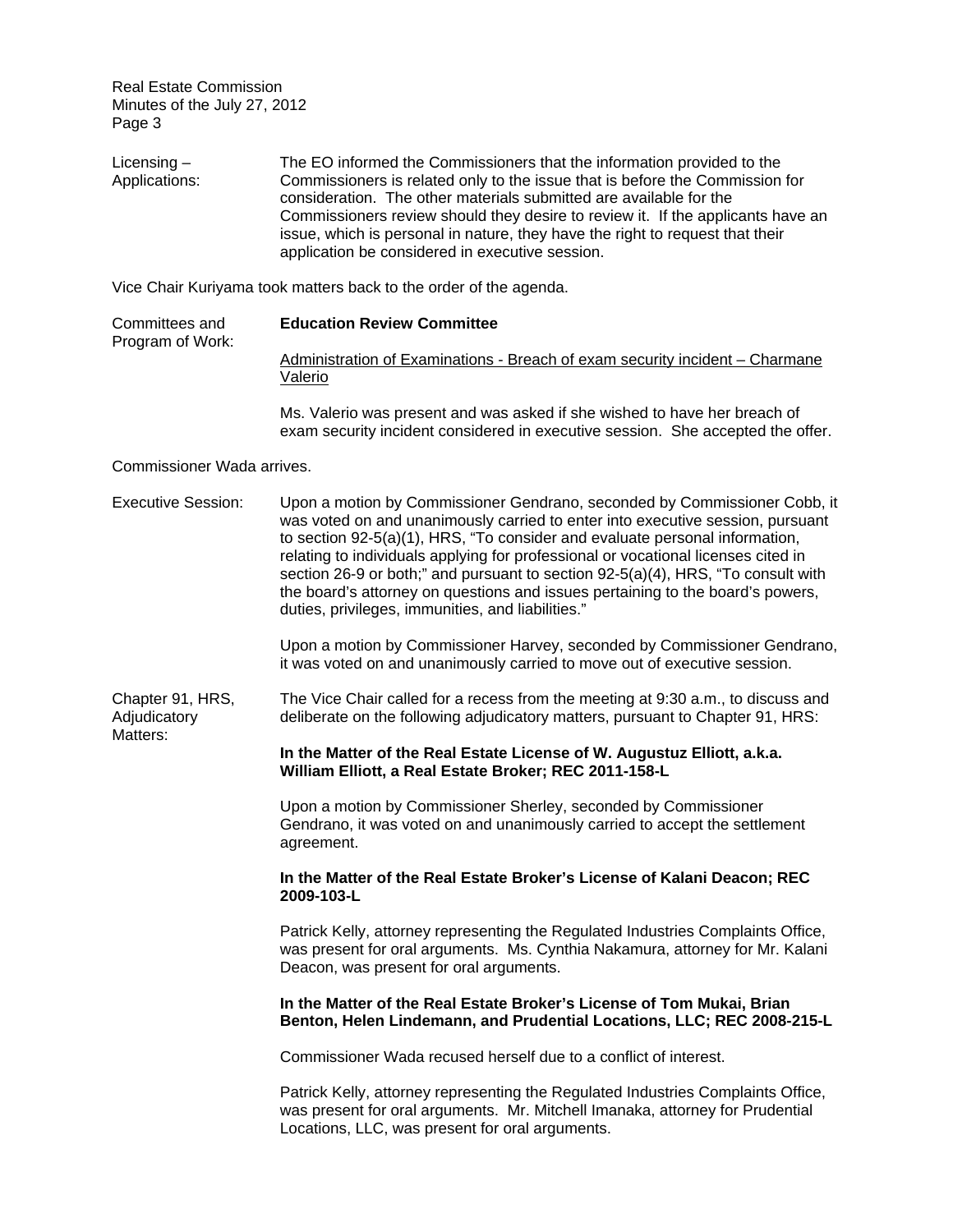|                                | In the Matter of the Real Estate Licenses of Maria White, Brian Benton,<br>Helen Lindemann, and Prudential Locations, Inc., REC 2009-157-L                                                                                                                                                                                                                                                                                                                                                                                                                    |  |
|--------------------------------|---------------------------------------------------------------------------------------------------------------------------------------------------------------------------------------------------------------------------------------------------------------------------------------------------------------------------------------------------------------------------------------------------------------------------------------------------------------------------------------------------------------------------------------------------------------|--|
|                                | Commissioner Wada recused herself due to a conflict of interest.                                                                                                                                                                                                                                                                                                                                                                                                                                                                                              |  |
|                                | Patrick Kelly, attorney representing the Regulated Industries Complaints Office,<br>was present for oral arguments. Mr. Peter Knapman, attorney for Prudential<br>Locations, Inc., was present for oral arguments.                                                                                                                                                                                                                                                                                                                                            |  |
|                                | Following the Commission's review, deliberation, and decisions in these matters,<br>pursuant to Chapter 91, HRS, the Chair announced that the Commission was<br>reconvening its scheduled meeting at 11:50 a.m.                                                                                                                                                                                                                                                                                                                                               |  |
| <b>Executive Session:</b>      | Upon a motion by Commissioner Gendrano, seconded by Commissioner<br>Sherley, it was voted on and unanimously carried to enter into executive session,<br>pursuant to section 92-5(a)(1), HRS, "To consider and evaluate personal<br>information, relating to individuals applying for professional or vocational licenses<br>cited in section 26-9 or both;" and pursuant to section 92-5(a)(4), HRS, "To<br>consult with the board's attorney on questions and issues pertaining to the<br>board's powers, duties, privileges, immunities, and liabilities." |  |
|                                | Upon a motion by Commissioner Harvey, seconded by Commissioner Sherley, it<br>was voted on and unanimously carried to move out of executive session.                                                                                                                                                                                                                                                                                                                                                                                                          |  |
| Committees and                 | <b>Education Review Committee</b>                                                                                                                                                                                                                                                                                                                                                                                                                                                                                                                             |  |
| Program of Work:               | Administration of Examinations - Breach of exam security incident – Charmane<br>Valerio                                                                                                                                                                                                                                                                                                                                                                                                                                                                       |  |
|                                | Commissioner Wada moved to issue a Commission's Proposed Final Order<br>barring examination candidate Charmane Valerio for breaching PSI's<br>examination security agreement from taking the real estate salesperson<br>examination for a period of six months, beginning June 8, 2012.<br>Commissioner Harvey seconded the motion. The motion was voted on and<br>unanimously carried.                                                                                                                                                                       |  |
| Licensing $-$<br>Applications: | Pauline V. Aguilera                                                                                                                                                                                                                                                                                                                                                                                                                                                                                                                                           |  |
|                                | After review of the information presented by the applicant, Commissioner Sherley<br>moved to deny the application for real estate salesperson's license unless, within<br>sixty (60) days, she can submit proof of payment or an approved written payment<br>plan with the Internal Revenue Service for all outstanding tax obligations of<br>Pauline V. Aguilera. Commissioner Gendrano seconded the motion. The motion<br>was voted on and carried.                                                                                                         |  |
|                                | <b>Gabriel D. Harvey</b>                                                                                                                                                                                                                                                                                                                                                                                                                                                                                                                                      |  |
|                                | After review of the information presented by the applicant, Commissioner<br>Gendrano moved to approve the real estate salesperson license of Gabriel D.<br>Harvey. Commissioner Harvey seconded the motion. The motion was voted on<br>and unanimously carried.                                                                                                                                                                                                                                                                                               |  |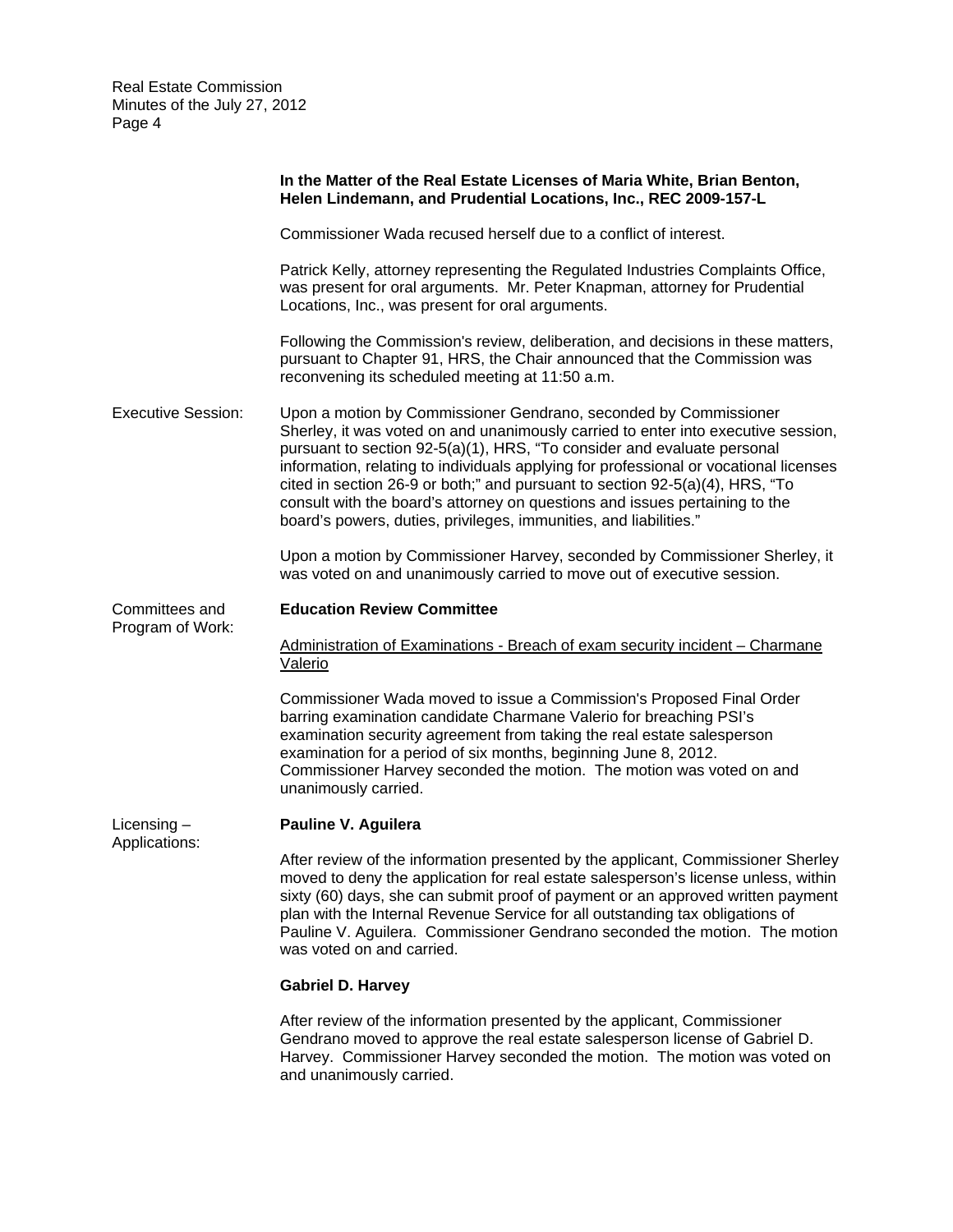#### **John W. Shahan**

After review of the information presented by the applicant, Commissioner Gendrano moved to deny the real estate salesperson license of John W. Shahan based on sections 467-8, 436B-19(1), 436B-19(8) and 436B-19(12), Hawaii Revised Statutes. Commissioner Sherley seconded the motion. The motion was voted on and unanimously carried.

#### **Charles J. Klimer**

After a review of the information presented by the applicant, Commissioner Gendrano moved to most likely approve the real estate salesperson license of Charles J. Klimer. Commissioner Harvey seconded the motion. The motion was voted on and unanimously carried.

#### **Marta Miri**

After review of the information presented by the applicant, Commissioner Gendrano moved to approve the real estate broker license of Marta Miri. Commissioner Faulkner seconded the motion. The motion was voted on and unanimously carried.

### **Deborah Lyn Tulipani**

Upon a request by the applicant and a motion by Commissioner Gendrano, seconded by Commissioner Harvey, it was voted on and unanimously carried to defer Deborah Lyn Tulipani's prelicense education equivalency application until the next meeting.

Adjudicatory Chapter 91, HRS, The Vice Chair called for a recess from the meeting at 11:59 a.m., to discuss and deliberate on the following adjudicatory matters, pursuant to Chapter 91, HRS: Matters:

#### **In the Matter of the Real Estate Broker's License of Kalani Deacon; REC 2009-103-L**

Upon a motion by Commissioner Sherley, seconded by Commissioner Gendrano, it was voted on and unanimously carried to issue Commission's Final Order.

#### **In the Matter of the Real Estate Broker's License of Tom Mukai, Brian Benton, Helen Lindemann, and Prudential Locations, LLC; REC 2008-215-L**

Commissioner Wada recused herself due to a conflict of interest.

Commissioner Gendrano moved to defer the final order. Commissioner Sherley seconded the motion. The motion was voted on and unanimously carried.

#### **In the Matter of the Real Estate Licenses of Maria White, Brian Benton, Helen Lindemann, and Prudential Locations, Inc., REC 2009-157-L**

Commissioner Wada recused herself due to a conflict of interest.

Commissioner Gendrano moved to defer the final order. Commissioner Sherley seconded the motion. The motion was voted on and unanimously carried.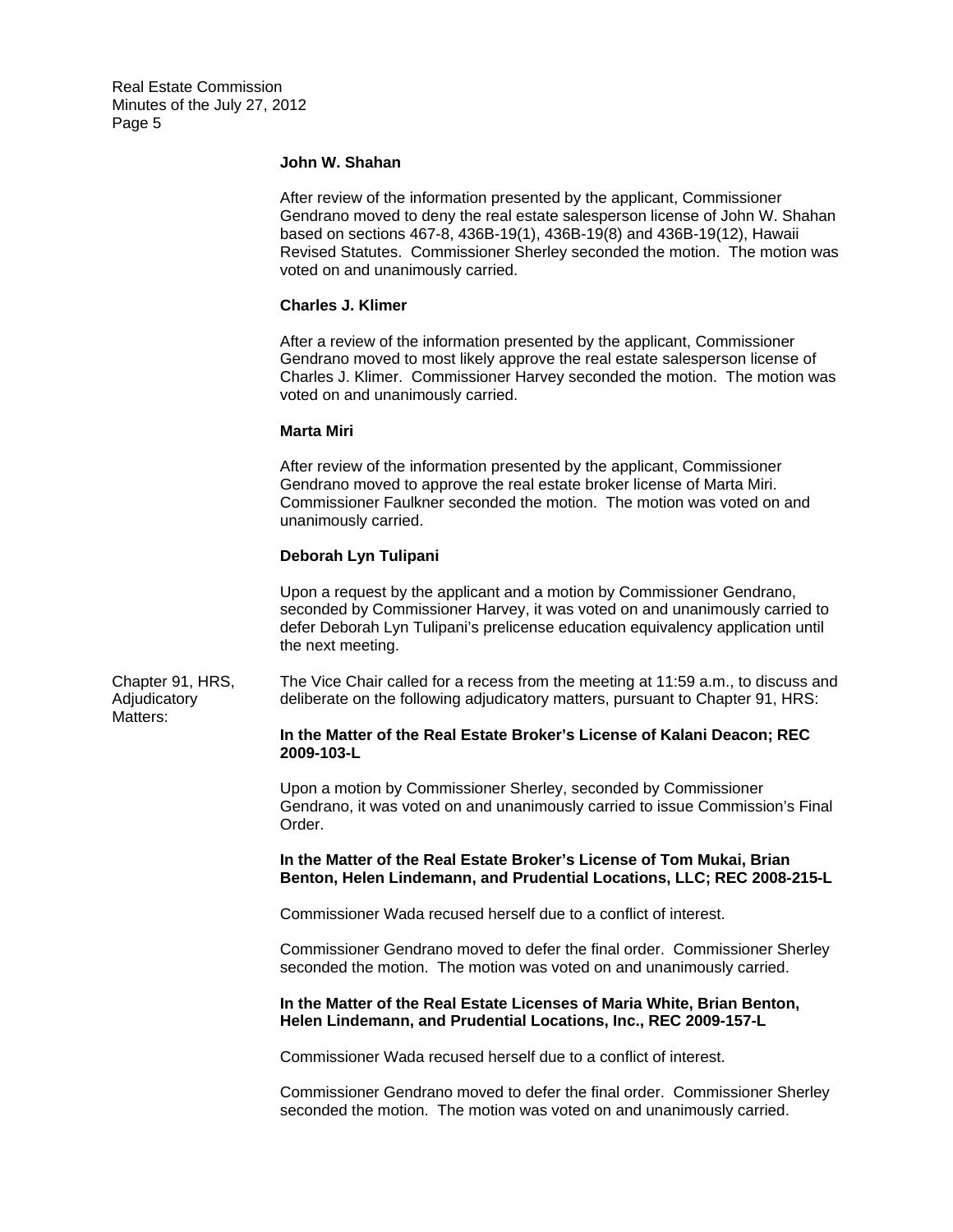|                           | Following the Commission's review, deliberation, and decisions in these matters,<br>pursuant to Chapter 91, HRS, the Chair announced that the Commission was<br>reconvening its scheduled meeting at 12:18 p.m. |
|---------------------------|-----------------------------------------------------------------------------------------------------------------------------------------------------------------------------------------------------------------|
| Next Meeting:             | Friday, August 24, 2012<br>9:00a.m.<br>Queen Liliuokalani Conference Room<br>King Kalakaua Building<br>335 Merchant Street, First Floor<br>Honolulu, Hawaii                                                     |
| Adjournment:              | With no further business to discuss, the Vice Chair adjourned the meeting at<br>12:20 p.m.                                                                                                                      |
| Reviewed and approved by: |                                                                                                                                                                                                                 |

/s/ Miles I. Ino

\_\_\_\_\_\_\_\_\_\_\_\_\_\_\_\_\_\_\_\_\_\_\_\_\_\_\_

\_\_\_\_\_\_\_\_\_\_\_\_\_\_\_\_\_\_\_\_\_\_\_\_\_\_\_

Miles I. Ino Executive Officer

August 3, 2012

Date

[ X ] Approved as circulated.

[ ] Approved with corrections; see minutes of \_\_\_\_\_\_\_\_\_\_\_\_\_\_\_\_ meeting.

MII:lm 120803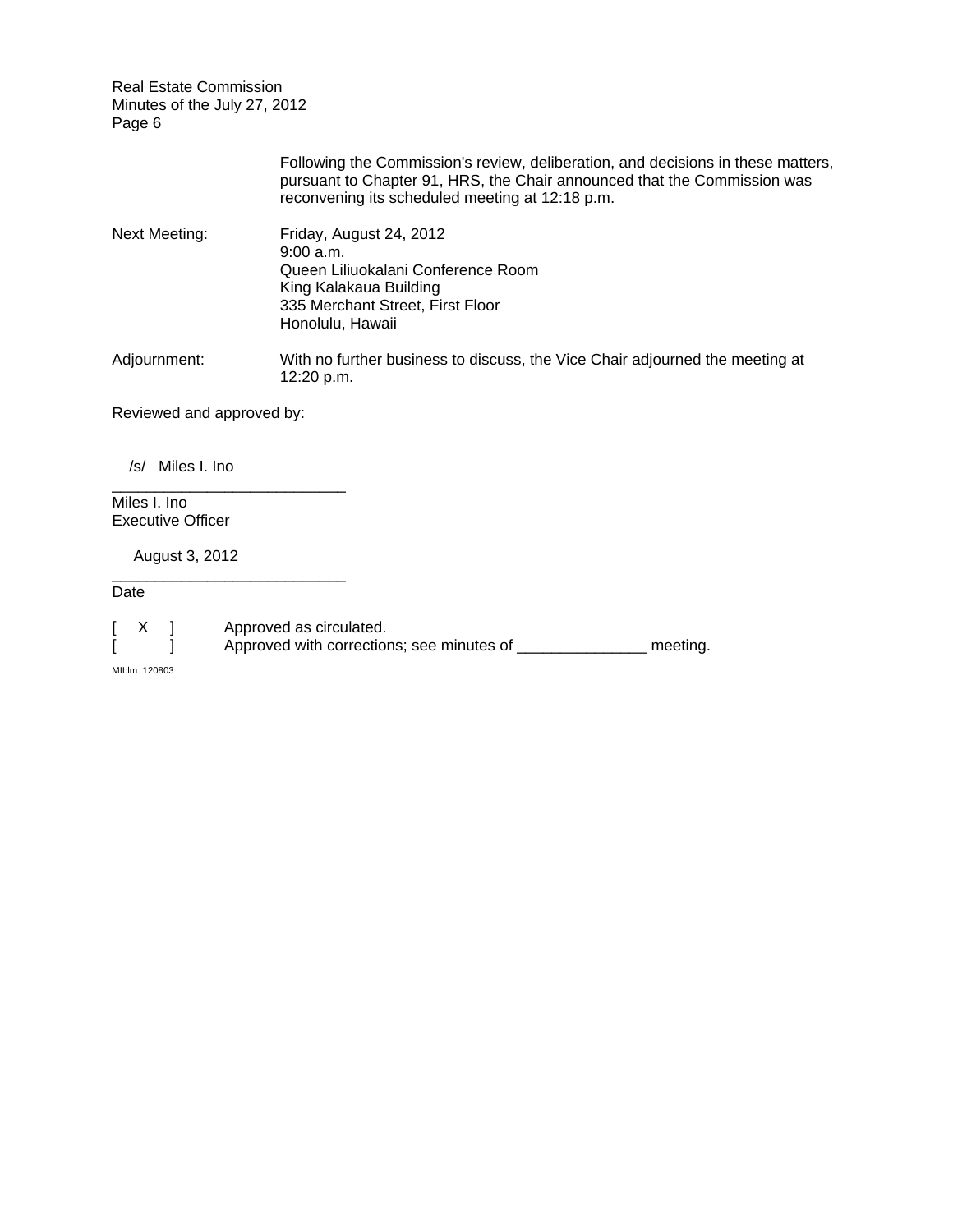## APPROVED APPLICATIONS FOR REAL ESTATE REAL ESTATE COMMISSION MEETING ON JULY 27, 2012

| <b>Brokers - Limited Liability Companies and Partnerships</b><br>Commercial Alliance Group, LLC<br>Neil P. Petagno, PB  | <b>Effective Date</b><br>06/12/2012               |  |
|-------------------------------------------------------------------------------------------------------------------------|---------------------------------------------------|--|
| Homes R. Us Realty, LLC<br>Sheila Marie Pesebre, PB                                                                     | 06/20/2012                                        |  |
| Lancaster Real Property, LLC<br>Susan F. Lancaster, PB                                                                  | 07/02/2012                                        |  |
| <b>Brokers - Corporations and Partnerships</b><br>Pure Real Estate, Inc.<br>Greg M. Tatsuguchi, PB                      | <b>Effective Date</b><br>06/14/2012               |  |
| Brokers - Sole Proprietor<br>William D. Schoette<br>Michael C. Burer                                                    | <b>Effective Date</b><br>06/14/2012<br>06/26/2012 |  |
| <b>Limited Liability Companies and Partnerships Name</b><br><b>Real Estate Associates LLC</b><br><b>Epic Realty LLC</b> | <b>Effective Date</b><br>07/03/2012<br>07/06/2012 |  |
| <b>Corporation Name</b><br>PEMCO Realty, Inc.<br>John H. Yamamoto, PB                                                   | <b>Effective Date</b><br>06/12/2012               |  |
| Hilo Hillside Realty, Inc.<br>James G. Lee, PB                                                                          | 06/13/2012                                        |  |
| PowerPlay Destination Properties (Hawaii), Inc.<br>Charles Carr, PB                                                     | 07/06/2012                                        |  |
| <b>Trade Name</b>                                                                                                       | <b>Effective Date</b>                             |  |
| Christine M. Bondroff dba Honolulu Hawaii Realty<br>Eric Sheridan West dba Hawaii's Best Real Estate                    | 06/21/2012<br>06/30/2012                          |  |
| <b>Educational Equivalency Certificate</b>                                                                              | <b>Expiration Date</b>                            |  |
| Justin Saleutogi Allen                                                                                                  | 06/20/2014                                        |  |
| Alexandria Elyse Keating                                                                                                | 06/20/2014                                        |  |
| D. Kehaulani Cosme                                                                                                      | 06/20/2014                                        |  |
| Randy Lyn Hay                                                                                                           | 06/20/2014                                        |  |
| Luisa Santos Rivera                                                                                                     | 06/20/2014                                        |  |
| Shane Frank Gordon Vernon                                                                                               | 06/20/2014                                        |  |
| <b>Henrik Wilcox</b>                                                                                                    | 06/21/2014                                        |  |
| Oliver Kenneth Harwanko Klasovsky                                                                                       | 06/21/2014                                        |  |
| John Fred Horst                                                                                                         | 06/21/2014                                        |  |
| Katherine Colby Mancuso                                                                                                 | 06/21/2014                                        |  |
| James Cochran Doan, Jr.                                                                                                 | 06/25/2014                                        |  |
| John Victor Fandel                                                                                                      | 06/25/2014                                        |  |
| Kevin Grant Gioia                                                                                                       | 06/25/2014                                        |  |
| Justin S. Rouleau                                                                                                       | 06/25/2014                                        |  |
| Kathren Jo Rusinovich                                                                                                   | 06/25/2014                                        |  |
| Quynh Yen Phuong Vu                                                                                                     | 06/25/2014                                        |  |
| Ronald Douglas Suokko                                                                                                   | 06/25/2014                                        |  |
| Jared K. Takeuchi                                                                                                       | 06/25/2014                                        |  |
| Dawn Yao Tse                                                                                                            | 06/25/2014                                        |  |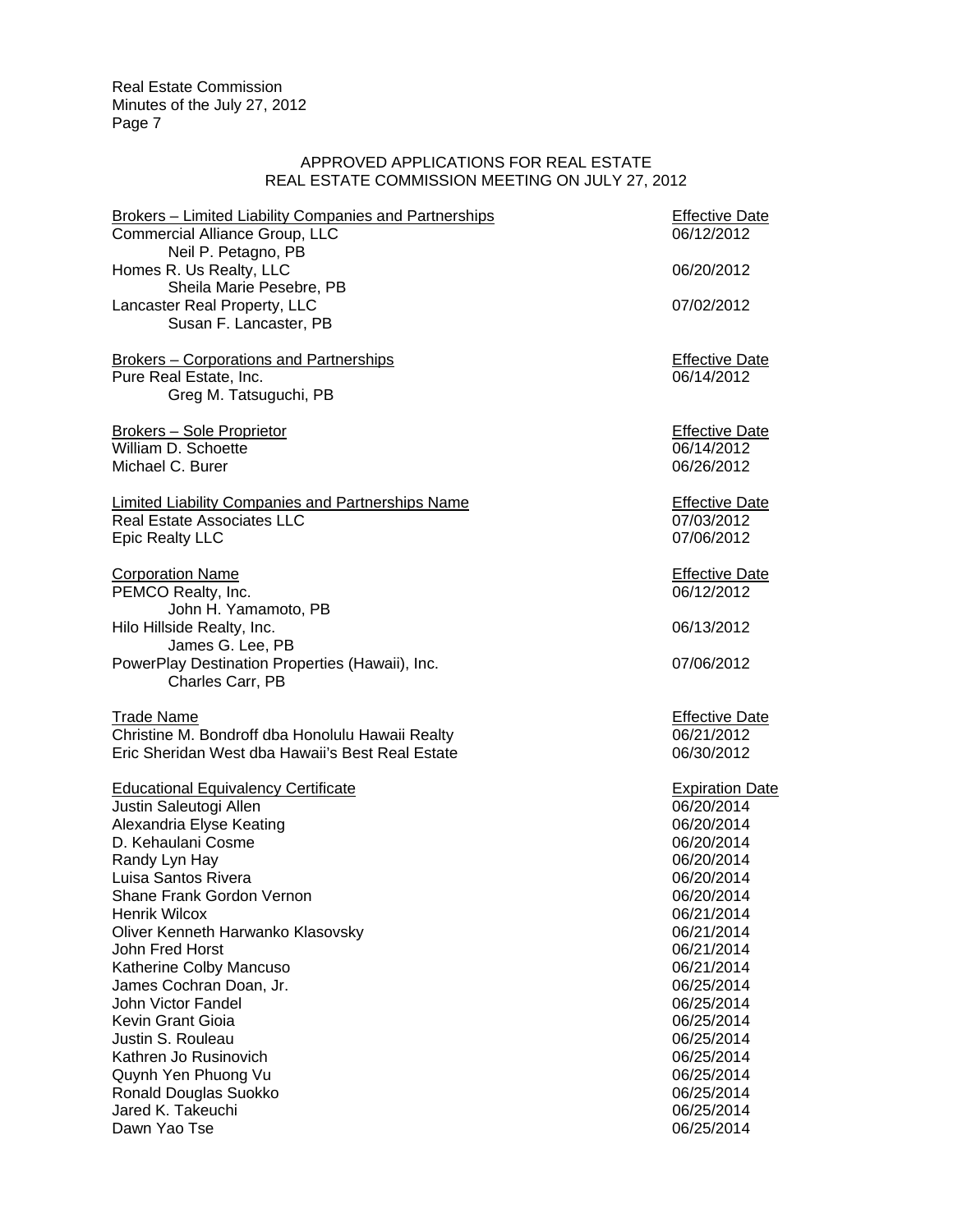Erin Jeanette Erickson 06/26/2014 Sara Joleen Sakamoto 06/26/2014 Tricia Ann Kamikawa 06/29/2014 William Lee Russell 07/10/2014 George Vanderveer Fischer 1999 and 1999 and 1999 and 1999 and 1999 and 1999 and 1999 and 1999 and 1999 and 19 Sue Alden 06/27/2014 Cindy K.Grossman 06/28/2014 Kelly Michael Byrne **1898** 2014 Jarrelll James Mahusay 06/29/2014 Andrea Roosevelt Sink **Contract Sink** 06/29/2014 Robert Michael Yost 07/10/2014 Deane Garrett Kaminski 07/12/2014 Brian John Van Zutphen 07/18/2014 Gary Kramer 2001 2014 12:30 12:30 12:30 12:30 12:30 12:30 12:30 12:30 12:30 12:30 12:30 12:30 12:30 12:30 12:30 12:30 12:30 12:30 12:30 12:30 12:30 12:30 12:30 12:30 12:30 12:30 12:30 12:30 12:30 12:30 12:30 12:30 12:30 12 Candice Kawasaki Sombrero 2007/18/2014 Christopher Cushman 07/13/2014 Patrick Dean Baker 07/17/2014 Suzanne Marie Austin Burnett **Democratische Community** COVIT/2014

#### **Equivalency to Uniform Section of Examination Certificate Expiration Date**

 Alexandria Elyse Keating 06/20/2014 John Fred Horst 06/21/2014 John Victor Fandel 06/25/2014 Erin Jeanette Erickson 06/26/2014 William Lee Russell 07/10/2014 D. Kehaulani Cosme 06/2014 Katherine Colby Mancuso **06/21/2014 Colby Mancuso** James Cochran Doan, Jr. 06/25/2014 Justin S. Rouleau **06/25/2014** Kathren Jo Rusinovich **Cathren Controller Controller Controller** Controller Controller Controller Controller Controller Controller Controller Controller Controller Controller Controller Controller Controller Controller Con Kevin Grant Gioia 06/25/2014 Jared K. Takeuchi 06/25/2014 Dawn Yao Tse 06/25/2014 George Vanderveer Fischer 1990 and 1990 and 1990 and 1990 and 1990 and 1990 and 1990 and 1990 and 1990 and 19 Sue Alden 06/27/2014 Grossman, Cindy K. 06/28/2014 Kelly Michael Byrne **1892** 2014 David John DeLuca 06/28/2014 Harold John Varney 07/03/2014 Robert Michael Yost 07/10/2014 Deane Garrett Kaminski 07/12/2014 Brian John Van Zutphen 07/18/2014 Gary Kramer **68 and 1999** Control of the United States of the United States of the United States of the United States of the United States of the United States of the United States of the United States of the United States Candice Kawasaki Sombrero **07/18/2014** Patrick Dean Baker 2007 17/2014 Suzanne Marie Austin Burnett **07/17/2014** 

Real Estate Broker Experience Certificate **Expiration Date** Expiration Date Kaiula Jack 06/20/2014 Anna Miller Palla 06/20/2014 Katherine Colby Mancuso **06/21/2014 Colby Mancuso** Kathren Jo Rusinovich **Cathren Controlled Controlled Controlled Controlled Controlled Controlled Controlled Controlled Controlled Controlled Controlled Controlled Controlled Controlled Controlled Controlled Controlled Cont** Kevin Grant Gioia 06/25/2014 Jared K. Takeuchi 06/25/2014 Dawn Yao Tse 06/25/2014